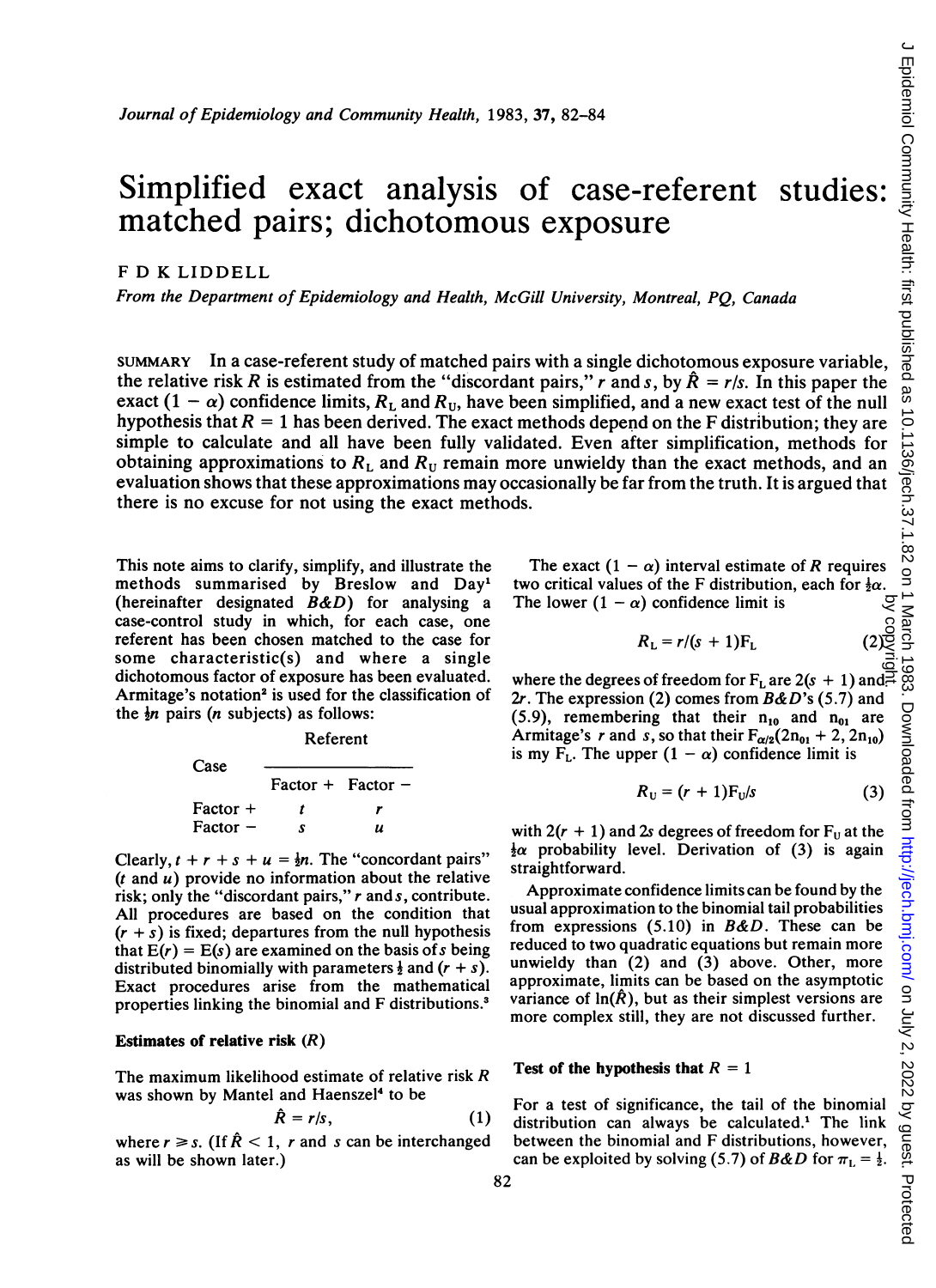This yields

$$
\frac{1}{2} = r/\{r + (s + 1)\}F
$$
\nwhence\n
$$
r + (s + 1)F = 2r
$$
\nand\n
$$
F = r/(s + 1),
$$
\n(4)

where the degrees of freedom are  $2(s + 1)$  and  $2r$ , as in (5.7); the one-sided probability of F being at least as large as that calculated at (4) can be readily obtained. The justification for the earlier assertion that, if  $r < s$ , they can be interchanged is seen in the solution of (5.7) in B&D for  $\pi_{\text{U}} = \frac{1}{2}$ , leading to  $F = s/(r + 1)$  with  $2(r + 1)$  and 2s degrees of freedom.

The "standard" test of the hypothesis that  $R = 1$  is the McNemar  $\chi^2$  test which refers

$$
(|r-s|-1)^2/(r+s)
$$
 (5)

to the  $x^2$  distribution with 1 degree of freedom, to yield a two-sided p-value. The derivation of (5) is given neatly by  $B\&D$  (p 165); its computation is also simple, but this test remains approximate.

### Example, and evaluation of procedures

In the example of  $B\&D$  (pp 167-8)  $t = 27$ ,  $u = 4$ ,  $r = 29$ , and  $s = 3$ . The point estimate of relative risk is

$$
\hat{R} = 29/3 = 9.67.
$$

The exact confidence limits of  $R$  depend on  $F<sub>L</sub>$  with 8 & 58 df and  $F_U$  with 60 & 6 df. These can be found from tables either directly or by double-linear interpolation with harmonic arguments<sup>5</sup> (see discussion). The 95% confidence limits are:

|  | $R_{\rm L} = r/(s + 1)F_{\rm L} = 29/(3 + 1)2.4196 = 2.9964$ |  |
|--|--------------------------------------------------------------|--|
|  | and $R_U = (r + 1)F_U/s = (29 + 1)4.9589/3 = 49.589.$        |  |

These values, which are as found by  $B\&D$ , can be verified by calculating the precise probabilities of the binomial distributions at the upper and lower limits, using (5.2) in B&D to obtain  $\pi_{\text{L}}$  and  $\pi_{\text{U}}$ , the binomial parameters at these limits, the other binomial parameter being  $(r + s) = 32$ .

$$
\pi_{\rm L}=R_{\rm L}/(R_{\rm L}+1)=0.749\,772,
$$

and

$$
\pi_{\rm U} = R_{\rm U}/(R_{\rm U}+1) = 0.980\,233.
$$

The lower tail area is found with  $\pi_L$  from terms up to and including  $s = 3$ ; the upper area with  $\pi_{U}$  by subtracting from unity terms up to but excluding s. The probabilities are as follows:

| $\pi_{\text{L}}$ |          | $\pi_{\scriptscriptstyle{\rm II}}$ |          |  |
|------------------|----------|------------------------------------|----------|--|
| $\bf{0}$         | 0.000099 | 0                                  | 0.527881 |  |
|                  | 0.001062 |                                    | 0.340644 |  |
| $\mathbf{2}$     | 0.005496 | 2                                  | 0.106475 |  |
| 3                | 0.018342 | $0$ to $2$                         | 0.975000 |  |
| $0$ to $3$       | 0.024999 | $3$ to $32$                        | 0.025000 |  |

The approximations to  $R_L$  and  $R_U$  were also calculated using simplifications of  $(5.10)$  of  $B\&D$ , together with the corresponding binomial tail areas. The  $R_L$  approximation was 2.8216 (tail area  $0.017$  968), which is liberal but not outrageously so; that for  $R_U$  was 39.7677 (0.043 148), which is substantially conservative.

Lower and upper 95% confidence limits on R

| <b>Values</b><br>of s |                     | Values of r/s |            |            |            |            |  |  |
|-----------------------|---------------------|---------------|------------|------------|------------|------------|--|--|
|                       |                     | 1.5           | 2          | 3          | 5          | 9          |  |  |
|                       | Exact*              |               | 0.10:118.0 | 0.24:157.5 | 0.56:236.5 | 1.25:394.5 |  |  |
|                       | Approx <sup>†</sup> |               | 0.14:55.65 | 0.28;74.81 | 0.57;113.1 | 1.18:189.8 |  |  |
| $\mathbf{2}$          | Exact               | 0.17:17.96    | 0.29;22.11 | 0.54;30.39 | 1.07:46.93 | 2.15:79.98 |  |  |
|                       | Approx              | 0.21:12.78    | 0.32:15.67 | 0.55:21.45 | 1.04:33.00 | 2.02:56.10 |  |  |
| 4                     | Exact               | 0.36;7.23     | 0.54;9.08  | 0.91:12.76 | 1.67:20.12 | 3.23:34.81 |  |  |
|                       | Approx              | 0.38:6.30     | 0.55;7.87  | 0.90:11.00 | 1.62:17.25 | 3.07:29.74 |  |  |
| 8                     | Exact               | 0.56.4.23     | 0.81:5.40  | 1.30:7.72  | 2.31:12.37 | 4.33:21.64 |  |  |
|                       | Approx              | 0.57:4.01     | 0.81:5.09  | 1.29.7.25  | 2.25:11.55 | 4.19:20.16 |  |  |
| 16                    | Exact               | 0.76:3.02     | 1.07:3.90  | 1.67:5.66  | 2.90; 9.16 | 5.36:16.16 |  |  |
|                       | Approx              | 0.77:2.96     | 1.06:3.81  | 1.66:5.50  | 2.85:8.89  | 5.25:15.65 |  |  |
| 32                    | Exact               | 0.94:2.42     | 1.29:3.16  | 2.00:4.62  | 3.41,7.54  | 6.25:13.38 |  |  |
|                       | Approx              | 0.94:2.40     | 1.28:3.13  | 1.98:4.57  | 3.37;7.45  | 6.17:13.20 |  |  |

'From expressions (2) and (3) in text.

<sup>†</sup>From equations (5.10) in  $B\&D$ , after simplification.